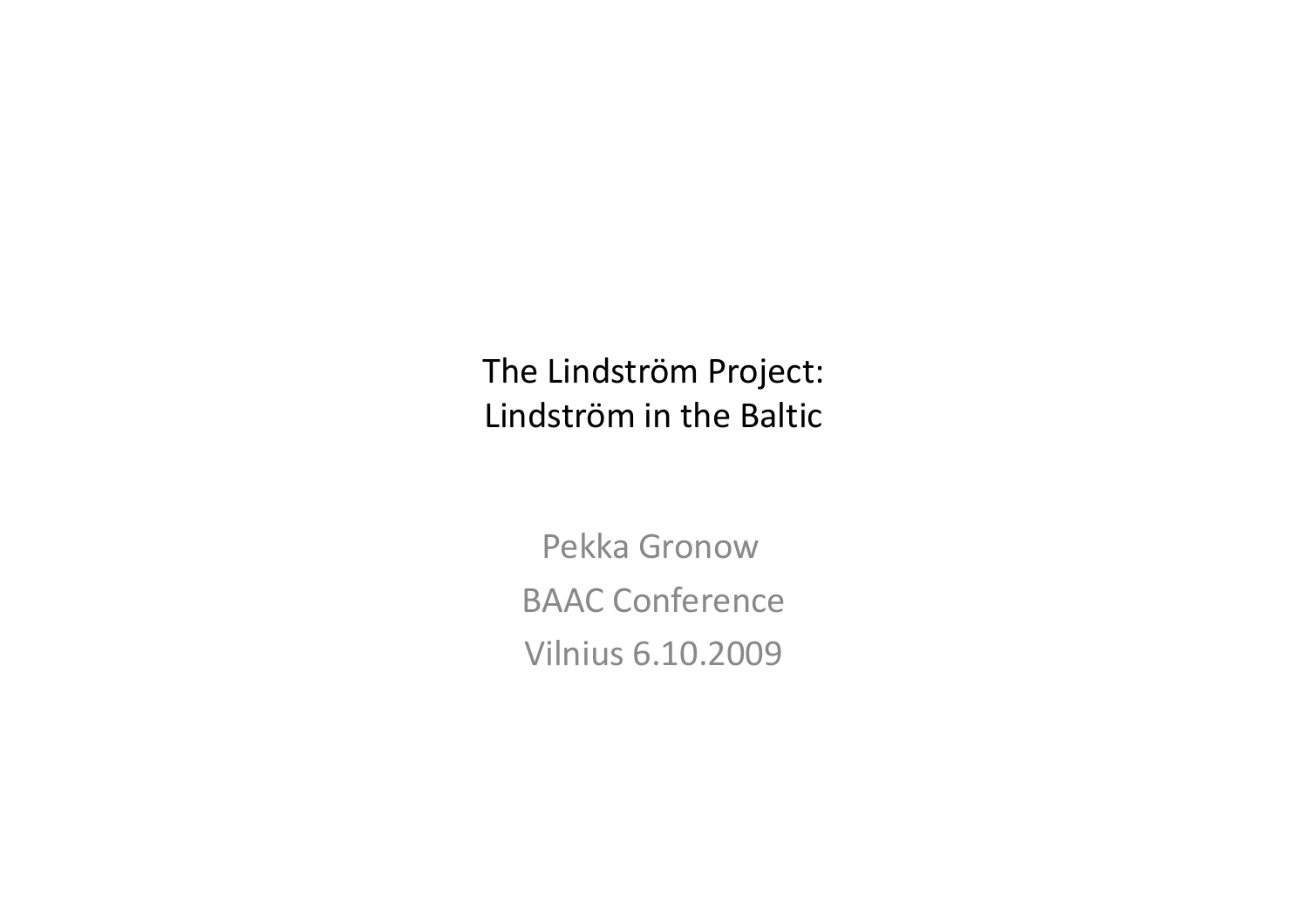The Lindström Project

- The Lindström Project is an international project which aims to document the history of Carl Lindström AG (1904-1972), the German multinational record company which was amarket leader in many European countries
- The project is organised by Gesellschaft für historische Tonträger (Society for historical recordings), Vienna
- $\bullet$  Partners in Germany, Austria, Switzerland, UK, Czechoslovakia, Serbia, Portugal, Argentina, and the Scandinavian countries
- The first project report was published this year by GHT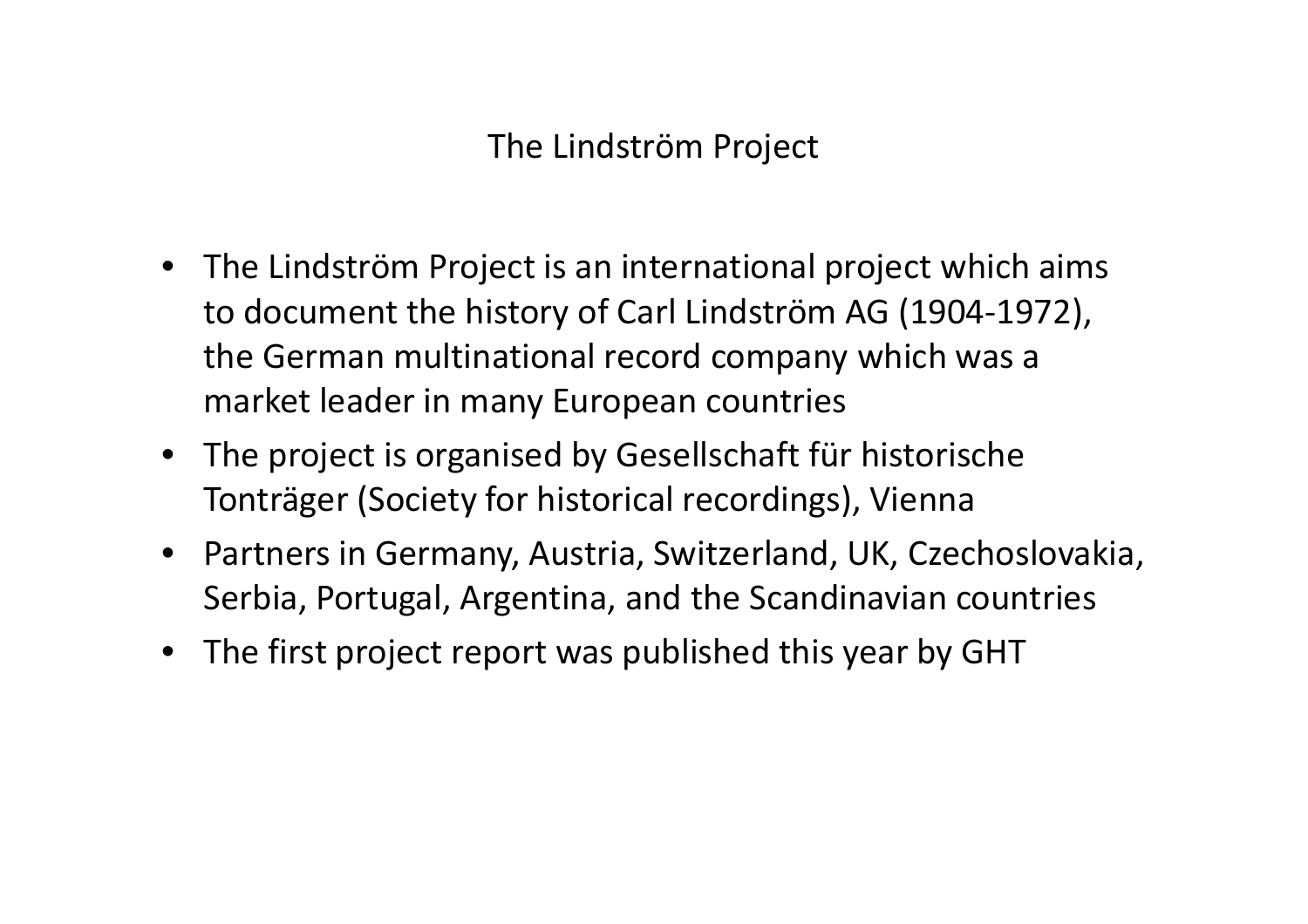Why study record companies ?

- The record industry documented a huge amount of music already during the first half of the 20th century
- Sound archives came too late. Much of this production is now lost, or incompletely documented. Surviving records are scattered all over the world
- We do not even know what we have lost, until we know more about the history of the recording industry…
- Most records before 1950 were produced by a relatively small number of multinational companies. Most of their archives have been lost, but their activities can be reconstructed on the basis of many sources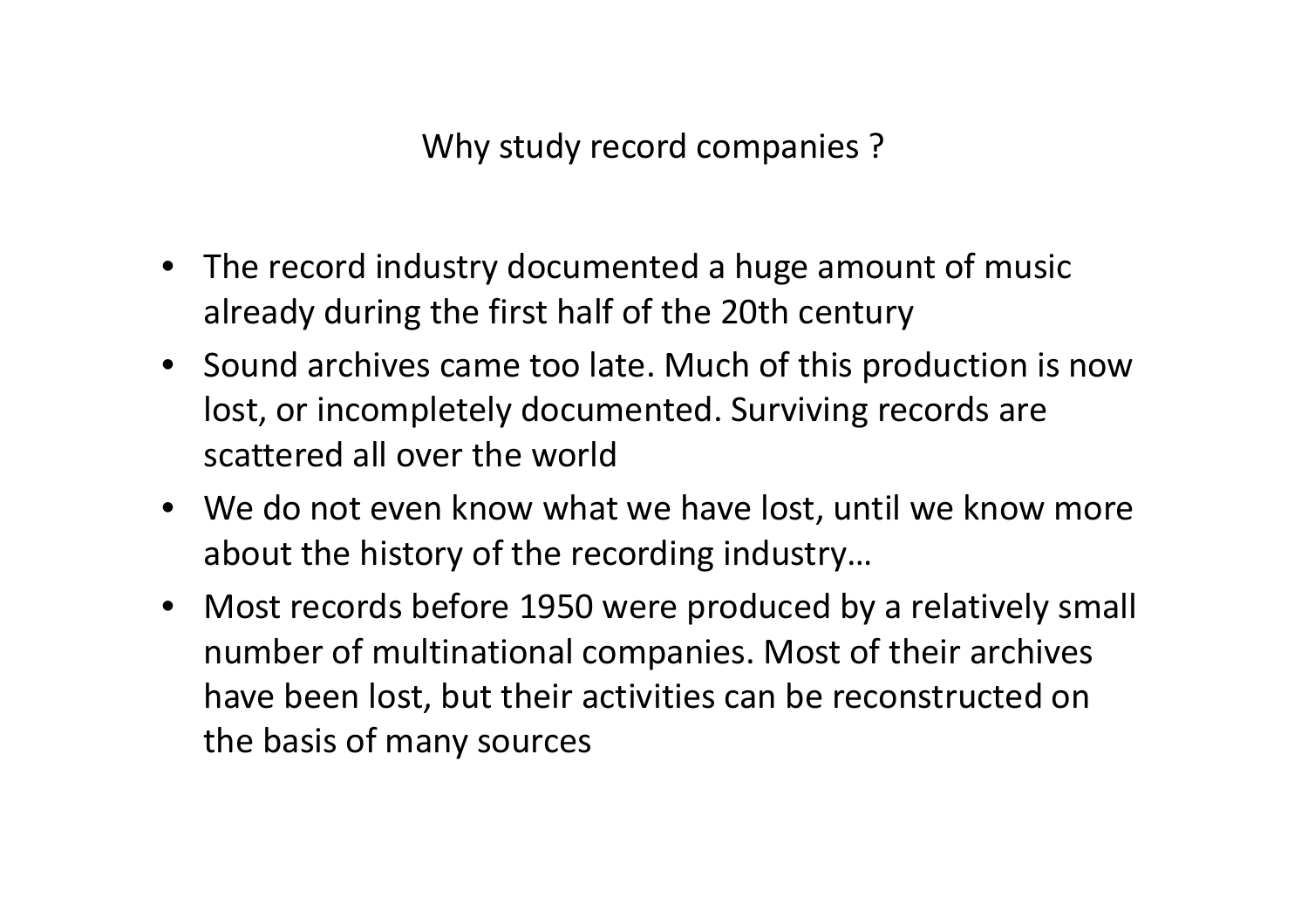## How catalogue and matrix numbers help us date records ?Example: Odeon Hf 1- Finnish series (1920-1943)

- •554-610 Helsinki 1934
- 565-569 Stockholm ? 20.3.1934 (£ sign in wax) •
- •570-610 Helsinki 1934
- 611-620 Stockholm 1934 (Malmsten & Arne Hülphers)  $\bullet$
- •621-651 Helsinki early <sup>1935</sup>
- 652-662 Berlin 28.6.1935 (Malmsten) •
- •663-741 Helsinki autumn <sup>1935</sup>
- Berlin 5.8.1936 (Malmsten)  $\bullet$ 742-755
- •756-801 Helsinki autumn <sup>1936</sup>
- •802-803 Berlin 6.4.1937
- $\bullet$ Helsinki 1937
- 846-862 Berlin 17.8.1937 (Malmsten) •
- •863-972 Helsinki, probably October-November 1937<br>973-1019 Helsinki 1938 (incl. orchestra and organ rec
- 973-1019 Helsinki 1938 (incl. orchestra and organ recordings)  $\bullet$
- •1020-1032 Berlin 23.8.1938 (Malmsten)
- $\bullet$ 1033-1040 Berlin 27.8.1938 (Malmsten)
- •1041-1057 Stockholm? September? 1938 (Malmsten)
- •1058-1147 Helsinki, probably November 1938 (1116-7 = 30.11.1938)

**Only the Berlin recording books survive, they help us to date some sessions**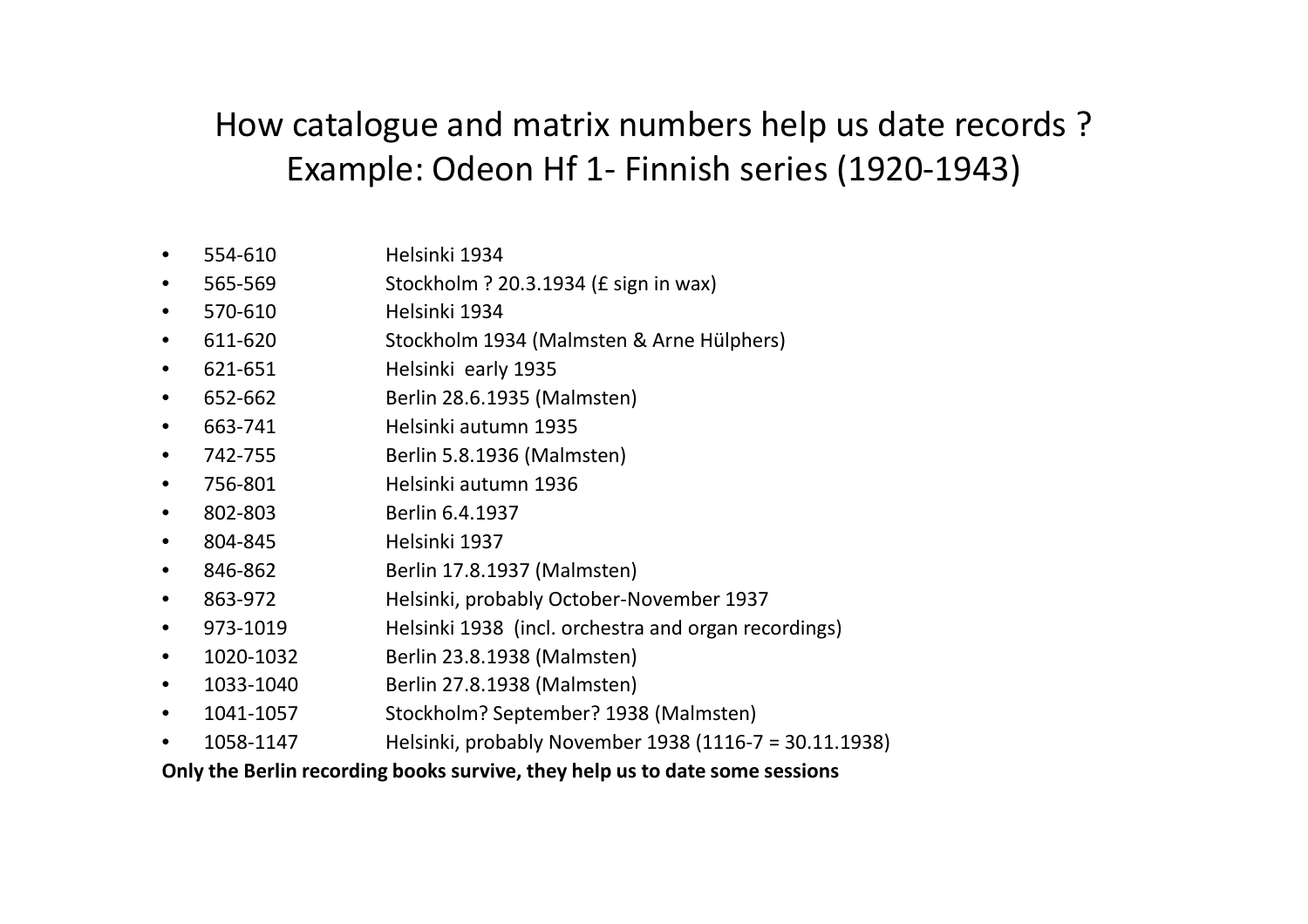Carl Lindström AG: a chronology

- Founded in Berlin in 1904 by Swedish inventor Carl Lindström, who soon lost the company to Max Straus and Heinrich Zunz
- 1904-1910 successful gramophone manufacturer
- $\bullet$  1910-1913 acquires several existing record companies (Odeon, Fonotipia, Beka, Favorite, Lyrophon, Dacapo)
- 1910-1925 major record company on five continents, main labels Beka, Odeon, Parlophon, Jumbo. Branches in most European countries
- 1925-1931 partnership with Columbia Graphophone Co. Acquires Homocord and Pathe labels
- 1931-1972 part of EMI Ltd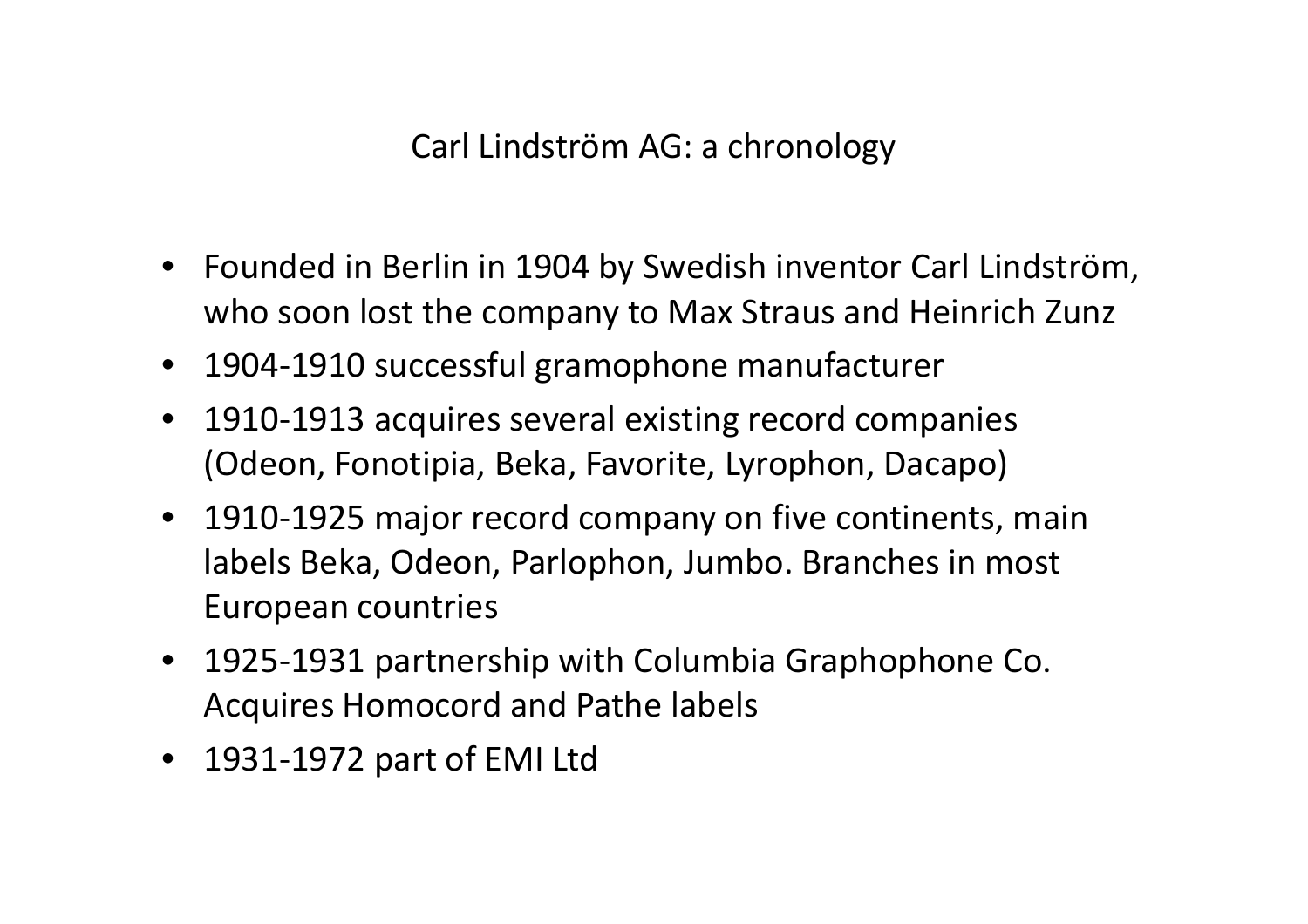### Lindström's Baltic matrix series

#### $\bullet$ Odeon

- Li 1 Lithuanian (recorded in Berlin 1928-31)  $\bullet$
- $\bullet$ Re 1 Estonian (Berlin 1928-36)
- $\bullet$ Ri 1 Latvian (Berlin, Riga? 1927-33)

#### $\bullet$ Parlophon-Beka

- $\bullet$ 86000 Estonian (Tallin / Berlin 1923-31)
- $\bullet$ 87000 , 2-87000 Latvian (Riga / Berlin 1928-1931)
- $\bullet$ 87500, 2-87500 Lithuanian (Berlin 1928)

#### $\bullet$ Homocord

- H-64000 Latvian (Riga ? Late 1920s?) •
- Columbia ?
- $\bullet$ Favorite, Lyrophon & other "pre-Lindström" companies?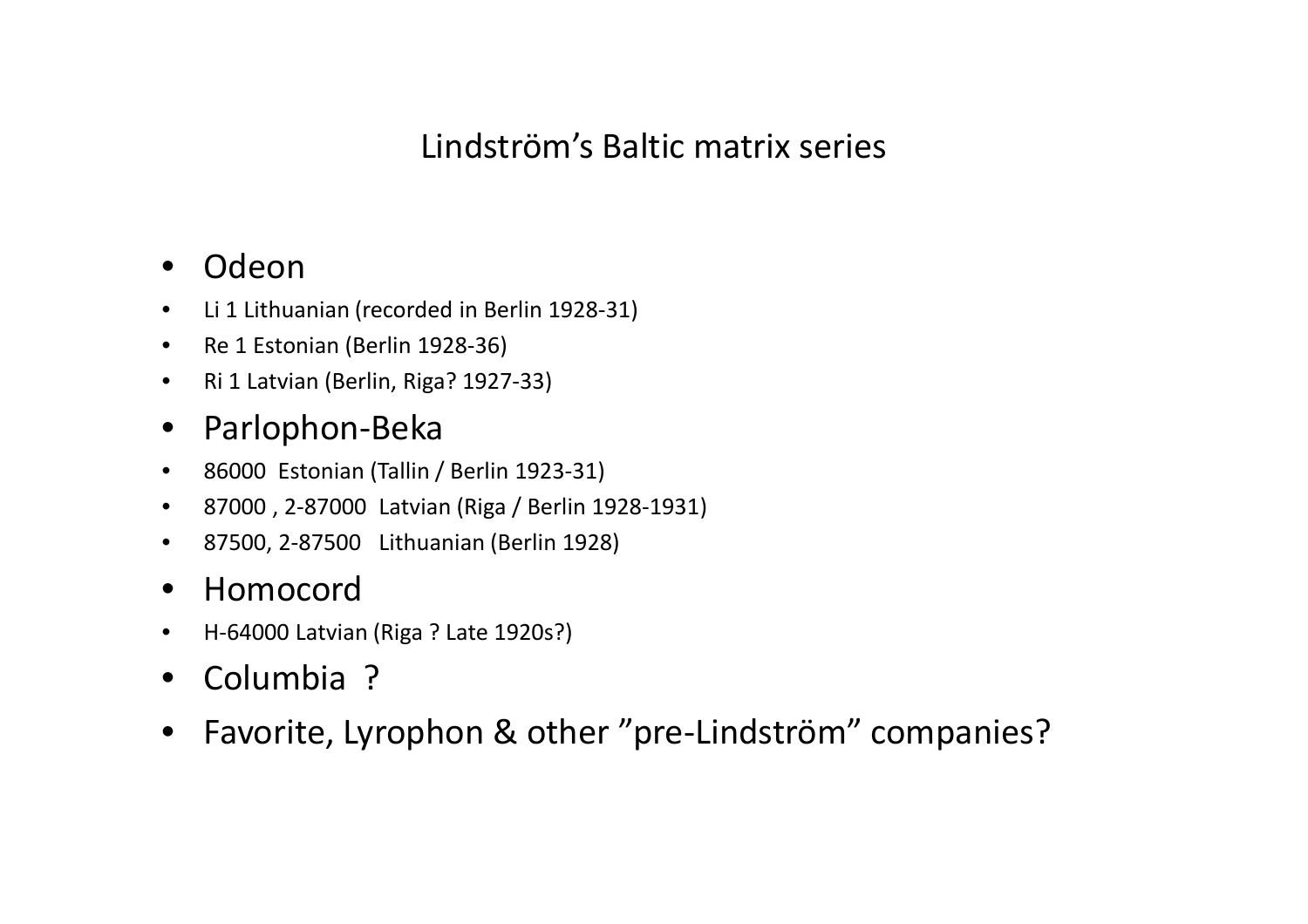Lindström agents in the Baltic

- Lindström had competing agents for various labels in each country. Only the Odeon agents in the Baltic have been identified
- Estonia: Eesto-Muusika, Tallin
- Latvia: Rigaer Musikhaus, Riga
- $\bullet$ Lithuania: Karvelis & Rinkevicius, Kaunas
- Who were the Parlophon and Homocord agents?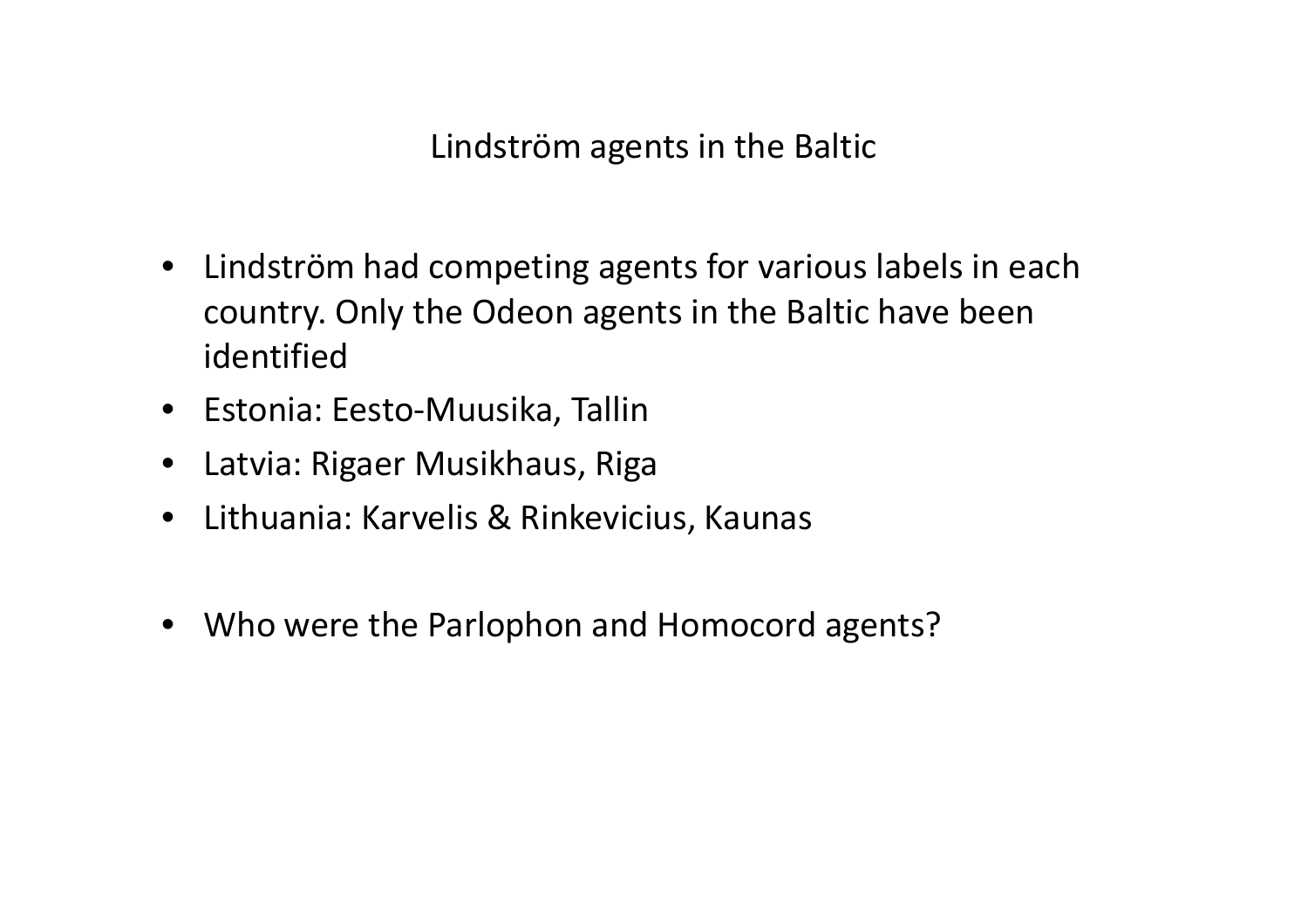Missing pieces…

- Copy surviving paper documents at EMI Germany (done…)
- $\bullet$  Identify surviving Lindström recordings in Baltic collections: Odeon, Parlophon, Beka, Homocord, Columbia, Favorite etc
- Background of artists and repertoire
- Locate printed sources: record company catalogues, newspaper ads, news reports, references in books
- Locate private documents: correspondence, contracts etc
- •Interview persons still living
- •Etc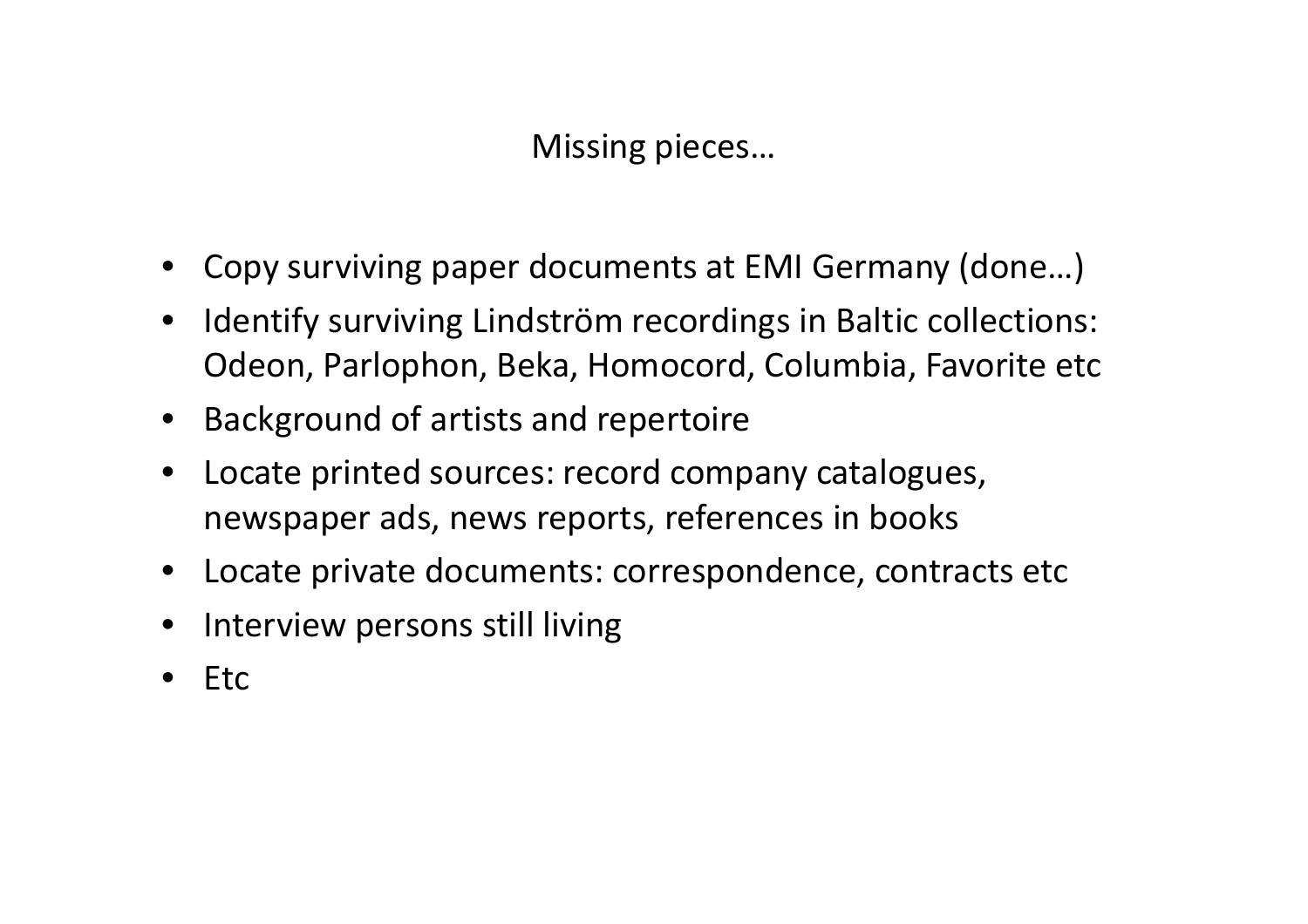## Impossible - you say that everything was destroyed during the war and occupations… here you see 200,000 records buried…

(photo: Milan Milovanovic collection)

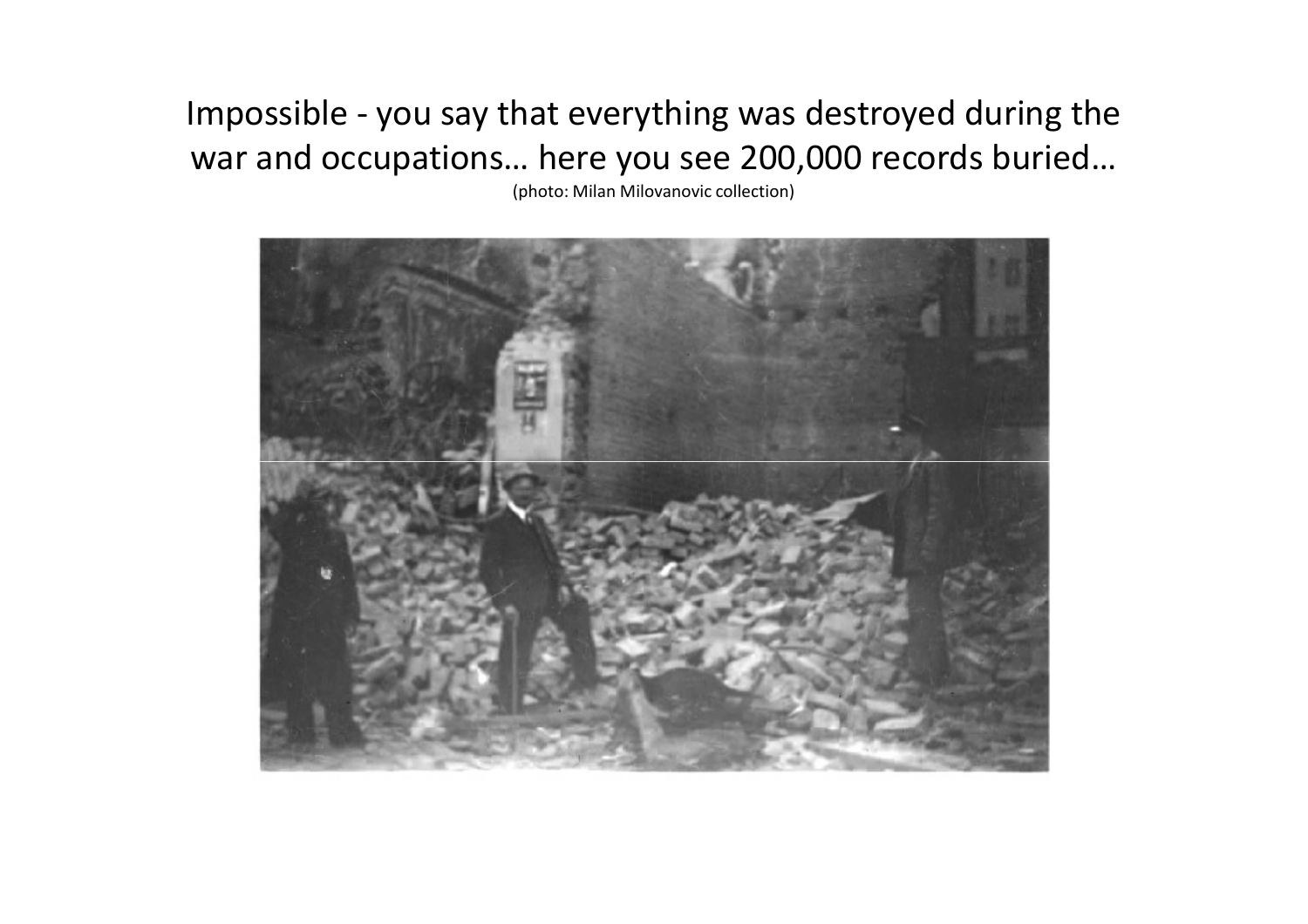You saw the ruins of the Lindström agency in Belgrad, 1942 –this is how it had looked in happier days

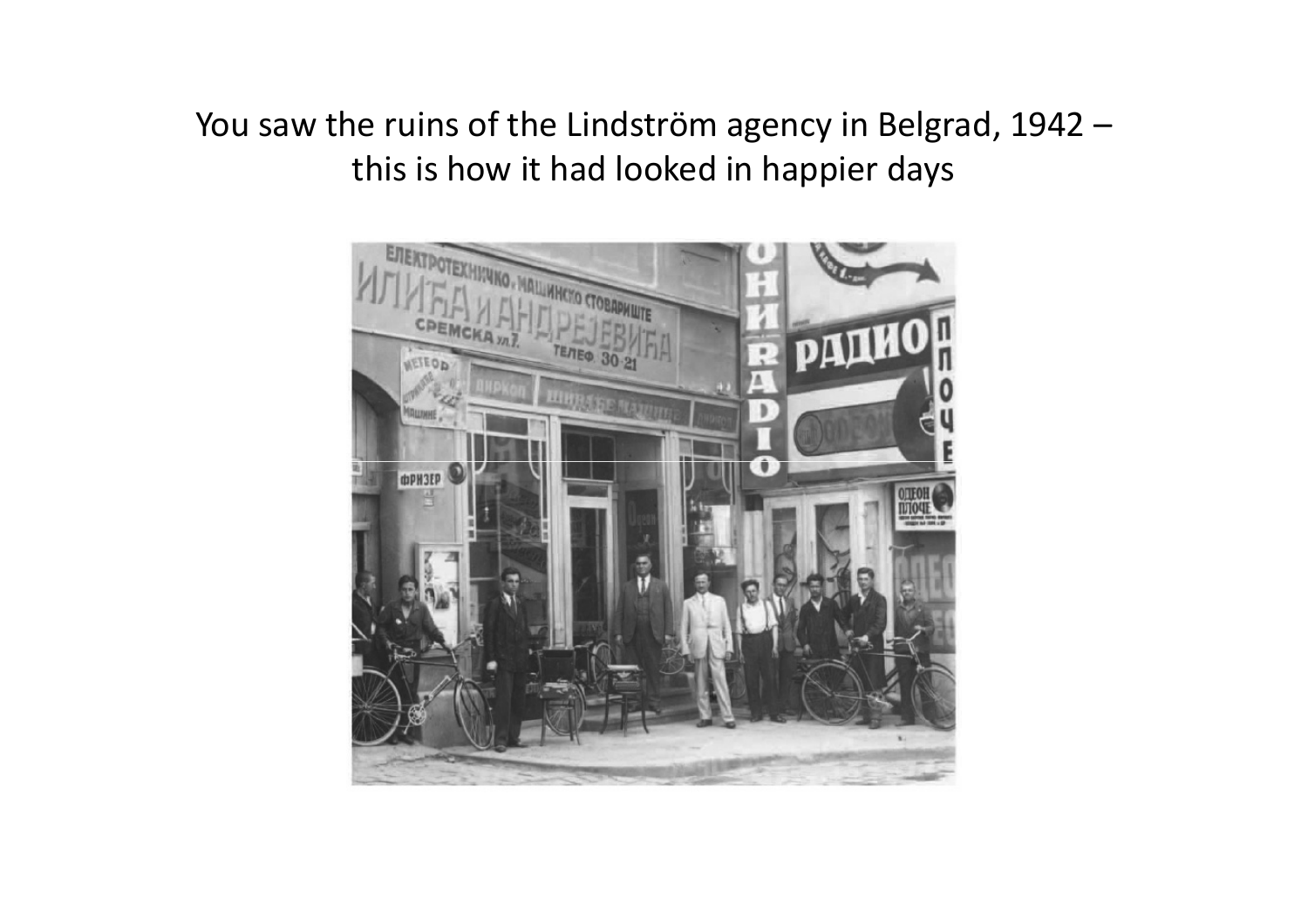But our project was able to locate the family of the former owner, who had saved invaluable papers from the 1930s…

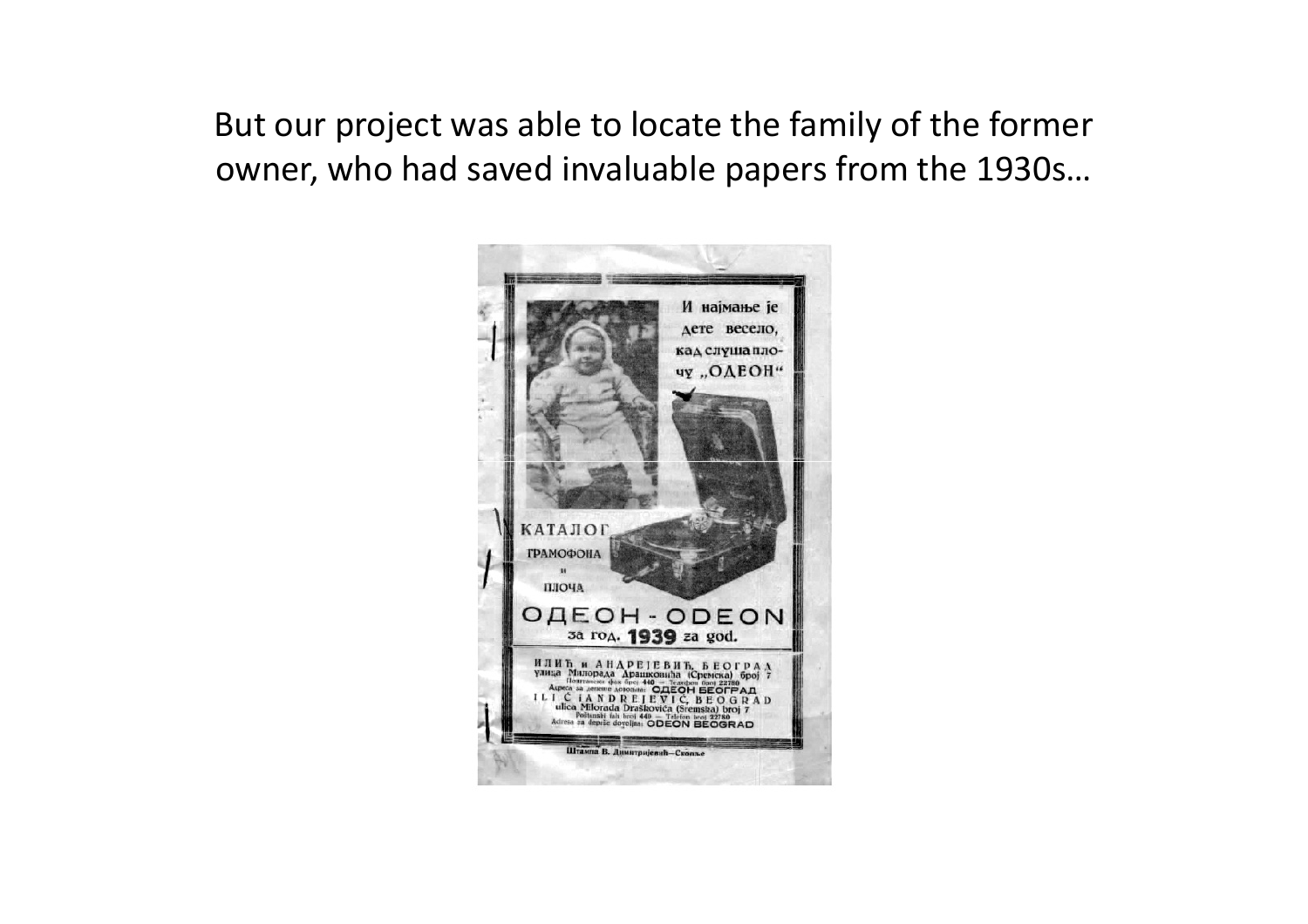## And even a photo of a recording session in Berlin in 1927… similar documents must exist somewhere in the Baltic…

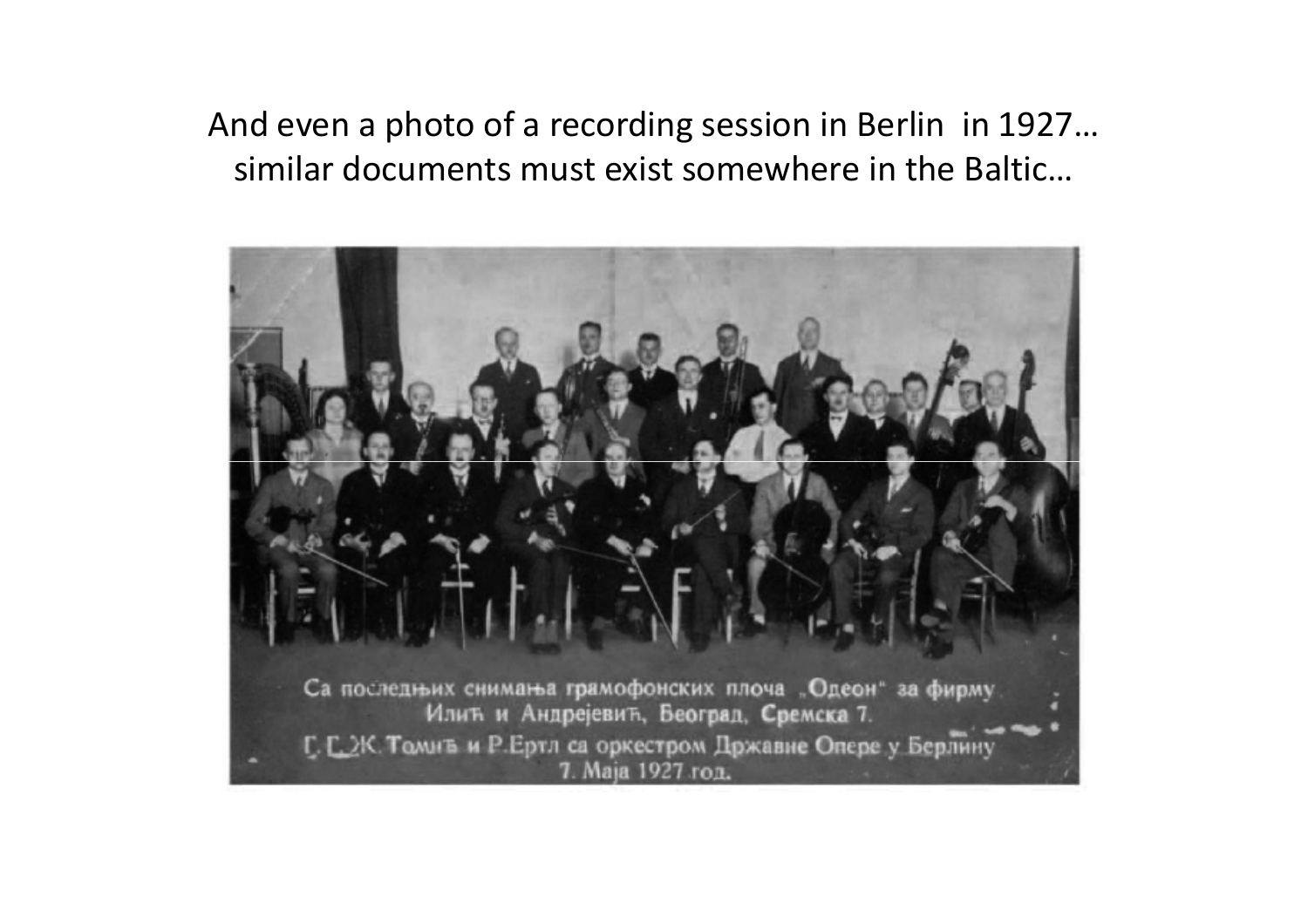We also need to know more about the competition

- The other major multinational company in the Baltic was Gramophone Co. / EMI. The recordings of this company have (mostly) been documented, and many survive at the EMI Music Archives, but at the moment access is very limited
- There were also independent record companies in the region, particularly Bellaccord (Riga), which exported recordings to Estonia, Finland etc. A history and discography of this company is needed

Lithuanian recordings in the Polish national discography?

Lithuanian-American records in Spottswood's Ethnic records discography